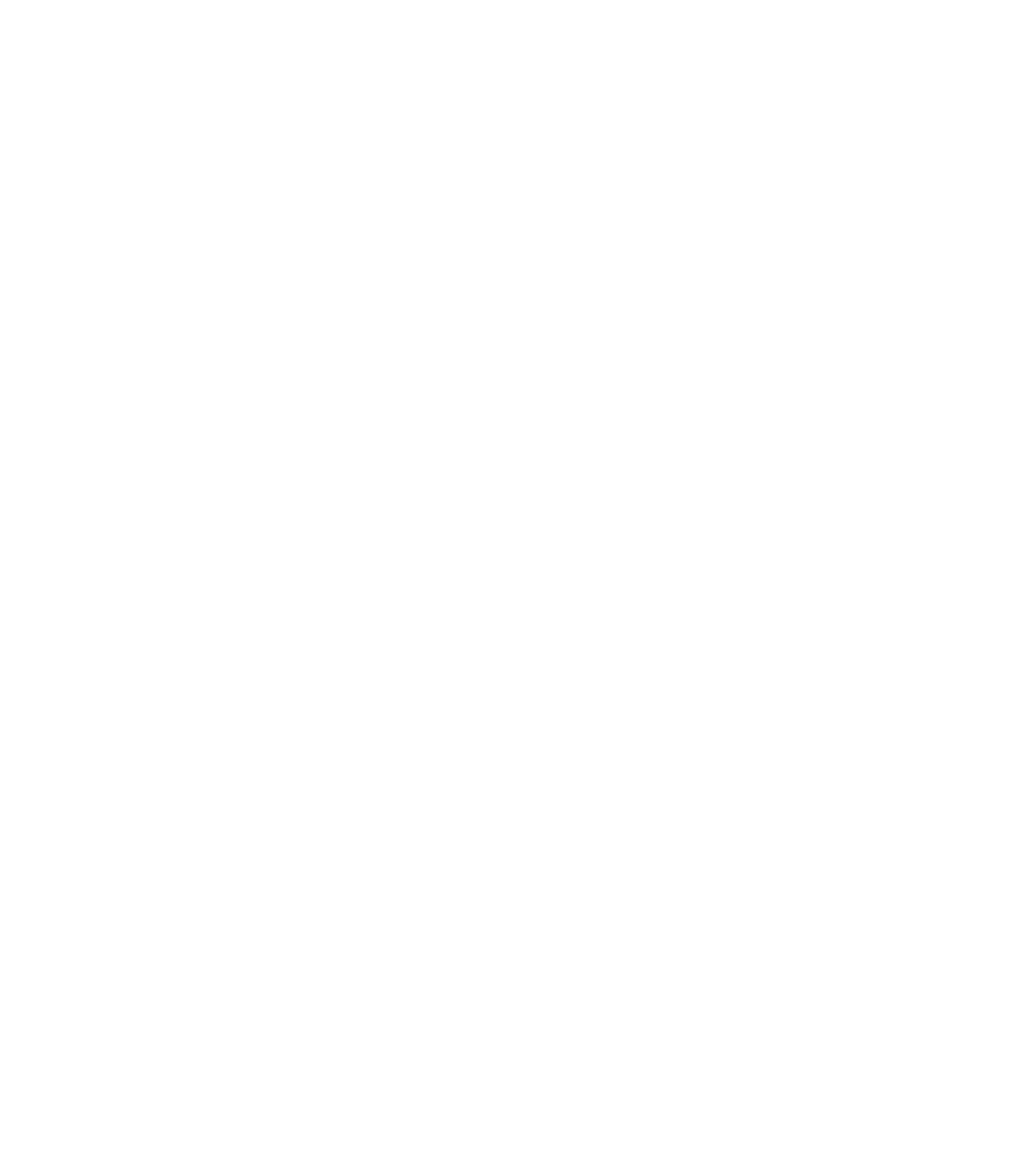# **Co-organizers:**

Serbian Academy of Sciences and Arts Geographical Institute "Jovan Cvijić" SASA Belgrade City Museum

Supported by: Faculty of Geography, University of Belgrade Matica Srpska, Novi Sad Serbian Geographical Society, Belgrade



**UNESCO** Under the patronage of

Educational, Scientific and Cultural Organization

# **Honorary Committee**

*Academician Vladimir S. Kostić*, president of the Serbian Academy of Sciences and Arts *Prof. Dr. Stevan Stanković, emeritus*, president of the Serbian Geographical Society *Prof. Dr. Zoran Stevanović*, president of the Serbian Geological Society *Prof. Dr. Dejan Filipović*, dean of the Faculty of Geography, University of Belgrade *Prof. Dr. Lazar Lazić*, head of the Department of Geography, Tourism and Hotel Management, Faculty of Sciences, University of Novi Sad *Prof. Dr. Aleksandar Radivojević*, head of the Department of Geography, Faculty of Sciences and Mathematics, University of Niš *Academician Dragoljub Mirjanić*, secretary general of the Academy of Sciences and Arts of the Republic of Srpska *Prof. Dr. Rajko Gnjato*, dean of the Faculty of Natural Sciences and Mathematics, University of Banja Luka *Prof. Dr. Radenko Lazarević*, Committee on Karst and Speleology SASA *Vidoje Petrović,* mayor of the town of Loznica

### **INTERNATIONAL SCIENTIFIC COMMITTEE**

*Prof. Dr. Etienne Piguet*, Institute of Geography at the University of Neuchatel, Switzerland *Dr. Gaëlle Hallair*, CNRS UMR Geographie-Cites, Paris, France *Prof. Dr. Christine Embleton-Hamann*, Department of Geography and Regional Research, University of Vienna, Austria *Dr. Lukas Plan,* Natural History Museum Vienna (Karst and Cave Department), Austria *Dr. Johannes Mattes*, Department of History, University of Vienna, Austria *Prof. Dr. Yaroslav Vyklyuk*, Vice rector for science and international cooperation, Bukovinian University, Ukraine *Dr. Andrej Mihevc*, Karst Research Institute of the Slovenian Academy of Sciences and Arts, Postojna, Slovenia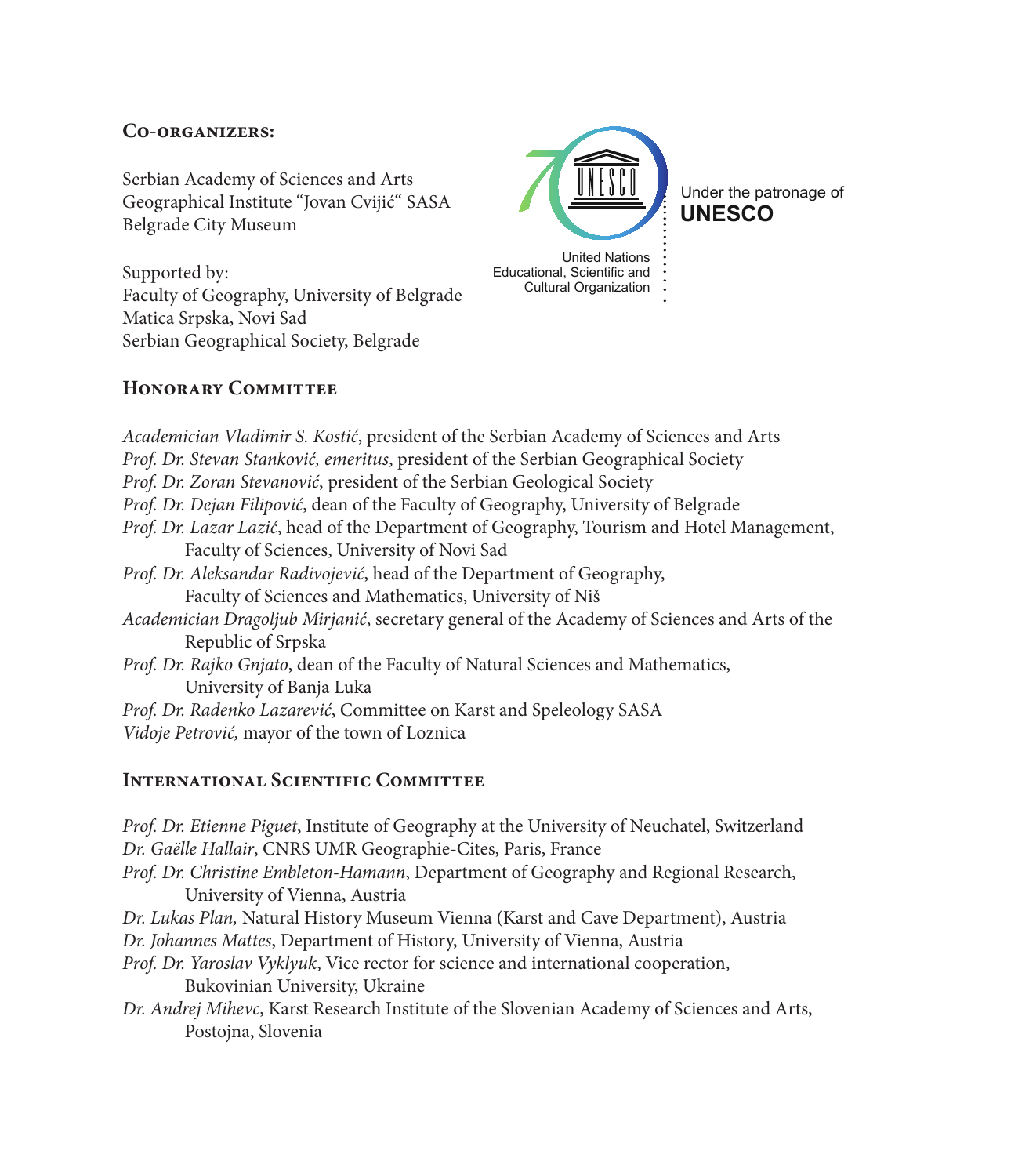*Dr. Vladimir Tolmachev*, JSC Karst-control and bank protection, Nizhni Novgorod, Russia *Prof. Dr. Anatoly Yamashkin*, Faculty of Geography, N.P. Ogarev Mordovia State University, Saransk, Russia *Dr. Mariyana Nikolova*, National Institute of Geophysics, Geodesy and Geography, Bulgarian Academy of Sciences, Sofia, Bulgaria *Dr. Jana Pospíšilová*, Institute of Ethnology, Academy of Sciences of the Czech Republic *Prof. Dr. Jakub Langhammer*, Geographical Institute, Faculty of Science, Charles University, Prague, Czech Republic *Prof. Dr. Celal Șengor*, Istanbul Technical University, Turkey *Prof. Dr. Mirko Grčić*, Faculty of Geography, University of Belgrade *Prof. Dr. Slobodan Marković*, Department of Geography, Tourism and Hotel Management, Faculty of Sciences, University of Novi Sad *Dr. Marko Petrović*, Geographical Institute "Jovan Cvijić" SASA *Dr. Boško Milovanović*, Geographical Institute "Jovan Cvijić" SASA *Dr. Ana Milanović Pešić*, Geographical Institute "Jovan Cvijić" SASA

#### **Organizational Committee**

*Academician Vidojko Jović*, SASA, president of the Committee *Academician Zoran Popović*, vice-president of the SASA *Academician Aleksandar Loma*, SASA *Academician Dušan Otašević*, director of the Gallery of SASA *Academician Danilo Basta*, SASA *Prof. Dr. Aleksandar Kostić*, corresponding member of the SASA *Prof. Dr. Ljubodrag Dimić*, corresponding member of the SASA *Prof. Dr. Vladica Cvetković*, corresponding member of the SASA *Prof. Dr. Dragan Stanić*, president of the Matica Srpska *Tatjana Korićanac,* Belgrade City Museum *Dr. Milan Radovanović*, Geographical Institute "Jovan Cvijić" SASA *Dr. Jelena Ćalić*, Geographical Institute "Jovan Cvijić" SASA *Dr. Ana M. Petrović,* Geographical Institute "Jovan Cvijić" SASA *Jovana Todorić, MSc*, Geographical Institute "Jovan Cvijić" SASA *Dr. Milan Milenković*, Geographical Institute "Jovan Cvijić" SASA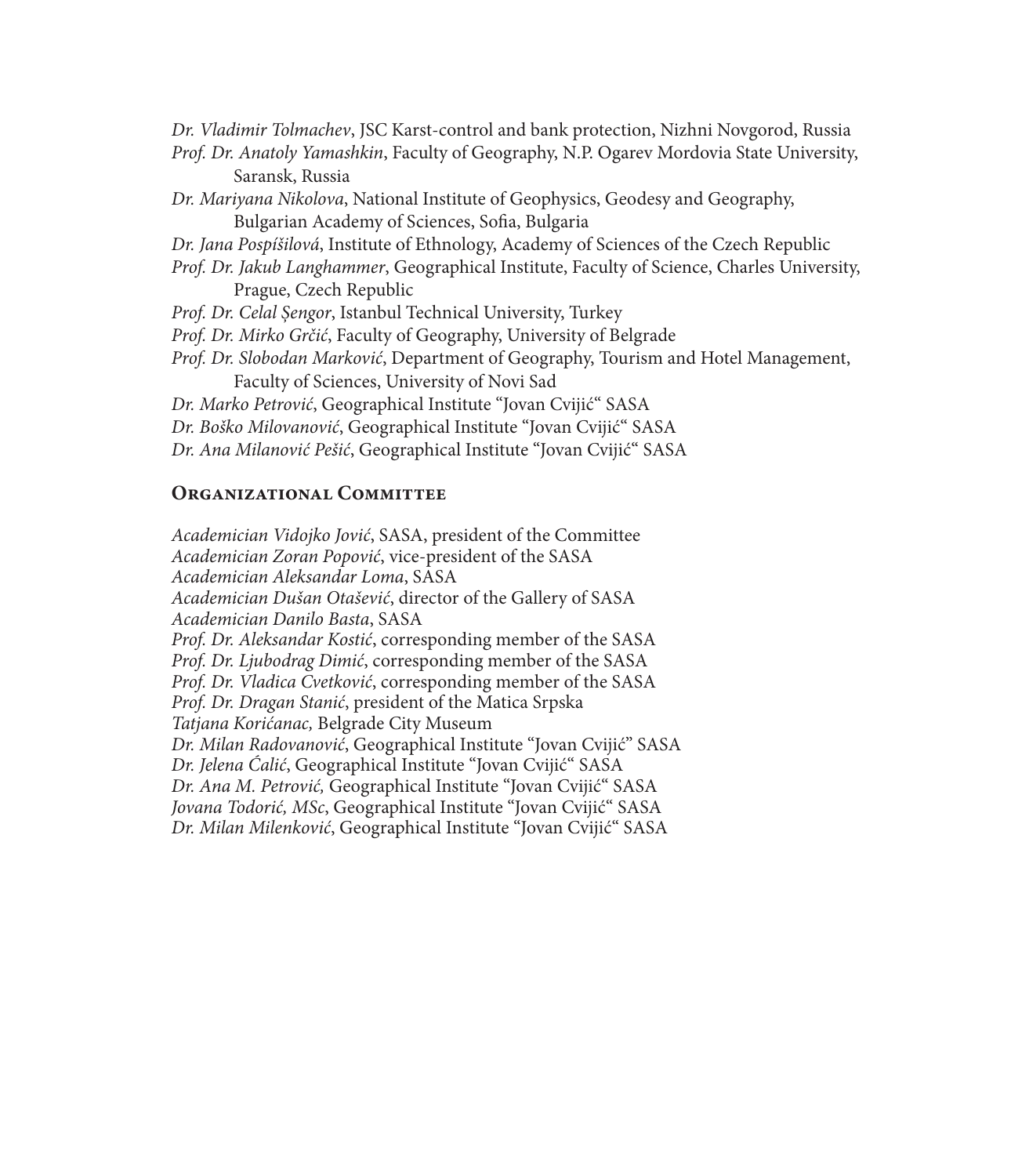# PROGRAMME

# Monday, October 12<sup>th</sup> 2015

- $08.30 09.30$  Registration
- 09.30 11.00 Opening Ceremony Main Hall 2nd Floor

*Mr. Tomislav Nikolić,*  President of the Republic of Serbia *Academician Vladimir S. Kostić,* President of the Serbian Academy of Sciences and Arts *Dr. Srđan Verbić,*  Minister of Education, Science and Technological Development *Academician Vladimir Bumbaširević,*  Rector of the University of Belgrade *Academician Vidojko Jović,*  President of the Organizing Committee of the Conference

Awarding of Golden Plaques

- 11.00 11.30 Welcome Cocktail
- 11.30 12.30 Plenary Session 1 (Chairpersons: Vidojko Jović and Çelal Șengor)

*Stevan M. Stanković:* Jovan Cvijić and the Serbian Geographical Society *Aleksandar Grubić:*  Tectonics in the work of Jovan Cvijić *Sofija Božić:*  Jovan Cvijić and the Serbian Royal Academy *Mirko Grčić:*  Geopolitical ideas of Jovan Cvijić

12.30 – 13.00 Coffee break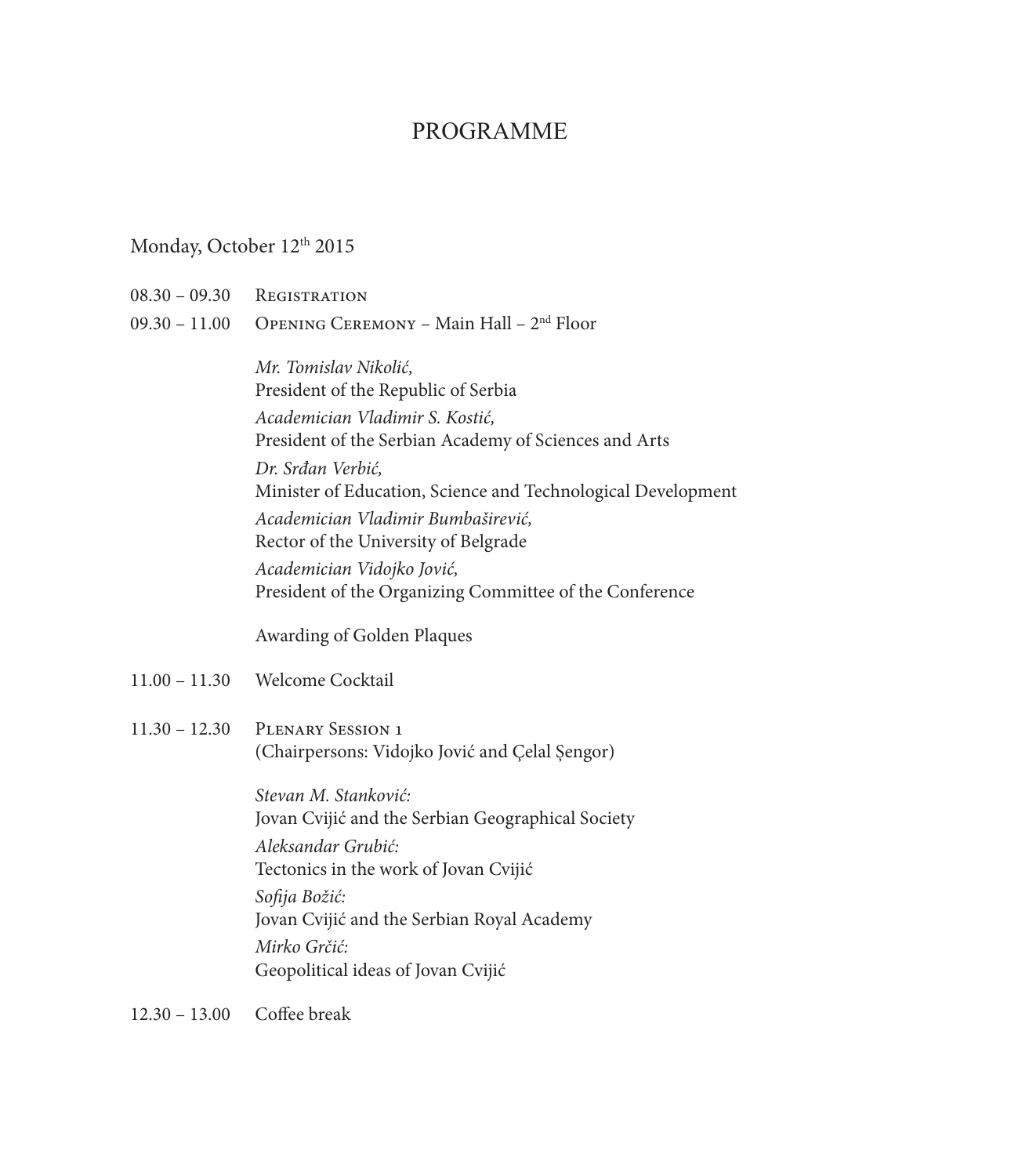| $13.00 - 14.15$ | PLENARY SESSION 2<br>(Chairpersons: Milan Radovanović and Gaëlle Hallair)                                                                                                                                |
|-----------------|----------------------------------------------------------------------------------------------------------------------------------------------------------------------------------------------------------|
|                 | Andrej Kranjc:<br>Impact of Cvijić on Slovene karstology and geomorphology                                                                                                                               |
|                 | Etienne Piguet:<br>Jovan Cvijić in Neuchâtel                                                                                                                                                             |
|                 | Çelal Şengor:                                                                                                                                                                                            |
|                 | Jovan Cvijić and the geology of Turkey<br>Dragana Radojičić:                                                                                                                                             |
|                 | Jovan Cvijić and the science of nations and peoples                                                                                                                                                      |
|                 | Jana Pospíšilová, Miroslav Valká:<br>Reflection of Jovan Cvijić's anthropogeographic work in the Czech inter-war<br>ethnology                                                                            |
| $14.15 - 16.30$ | Lunch break                                                                                                                                                                                              |
|                 | <b>PARALLEL SESSIONS</b>                                                                                                                                                                                 |
| $16.30 - 18.00$ | GEOMORPHOLOGY AND GEOLOGY Hall 1 - 1 <sup>st</sup> Floor<br>(Chairpersons: Vladica Cvetković and Vladimir Tolmachev)                                                                                     |
| 16.30           | Andrej Mihevc:<br>Jovan Cvijić and Slovene karst                                                                                                                                                         |
| 16.40           | Lukas Plan:                                                                                                                                                                                              |
|                 | Karst morphometry - a method introduced by Jovan Cvijić, applied in GIS<br>times                                                                                                                         |
| 16.50           | Jelena Ćalić:<br>Karstic uvala – evolution of the term: from the time of Cvijić to nowadays                                                                                                              |
| 17.00           | Gaëlle Hallair:<br>Circulation of photographic plates between Jovan Cvijić and Emmanuel de<br>Martonne                                                                                                   |
| 17.10           | Ivo Lučić:<br>Beginnings and follow-up of karstology knowledge transfer, on two Dinaric<br>karst examples                                                                                                |
| 17.20           | Konstantin Kostov, Aleksey Benderev, Boyka Mihailova, Yordanka Donkova,<br>Gabriel Nikolov, Valentin Nikolov, Tsvetelina Yotsova:<br>A hundred year anniversary of an important karst geomorphology book |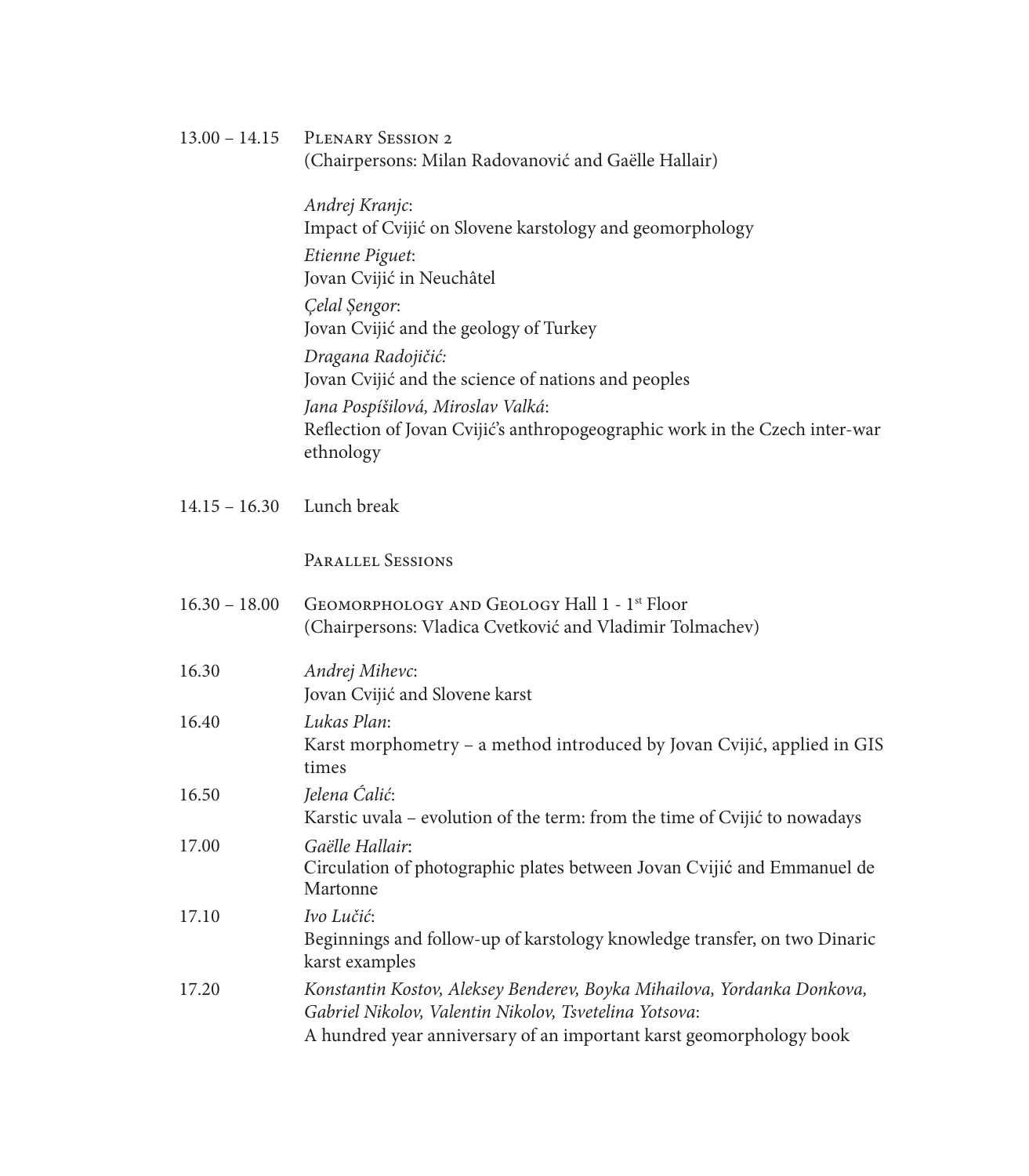| 17.30           | Vesna Ristić Vakanjac, Boris Vakanjac, Saša Milanović, Ljiljana Vasić,<br>Milorad Kličković:<br>Prekonoška cave at the end of the 19th century and today  |
|-----------------|-----------------------------------------------------------------------------------------------------------------------------------------------------------|
| 17.40           | Discussion                                                                                                                                                |
| $16.30 - 18.00$ | ANTHROPOGEOGRAPHY Hall 2 - 1 <sup>st</sup> Floor<br>(Chairpersons: Olga Hadžić and Milena Spasovski)                                                      |
| 16.30           | Milovan P. Pecelj:<br>Contribution of Jevto Dedijer and Vojislav Radovanović to the development of<br>Serbian anthropogeographical school of Jovan Cvijić |
| 16.40           | Marija Drobnjaković, Aleksandra Spalević, Radmila Miletić:<br>The development of scientific approaches in the geography of settlements in<br>Serbia       |
| 16.50           | Milka Bubalo-Živković, Tamara Lukić, Bojan Đerčan:<br>Migration to Vojvodina in research of Jovan Cvijić and during 20 <sup>th</sup> century              |
| 17.00           | Željko Bjeljac, Nevena Ćurčić:<br>Social geographic research in AP Vojvodina (Serbia) from Jovan Cvijić to<br>nowadays                                    |
| 17.10           | Dragica Mijanović:<br>Cvijić's study of metanastasic movements with special reference to migration<br>flow of peoples from Dinarides                      |
| 17.20           | Vladimir Nikitović:<br>Does Serbia face a new migration era?                                                                                              |
| 17.30           | Mirjana Bobić, Milica Vesković Anđelković:<br>Migration potential of citizens of the Jablanički and Pčinjski counties                                     |
| 17.40           | Discussion                                                                                                                                                |
| $16.30 - 18.00$ | ETHNOLOGY Hall 3 - 1 <sup>st</sup> Floor<br>(Chairpersons: Dragana Radojičić and Jana Pospíšilová)                                                        |
| 16.30           | Ingrid Slavec Gradišnik:<br>Jovan Cvijić and Slovenian ethnology                                                                                          |
| 16.40           | Mladena Prelić:<br>Serbian ethnology and Cvijić's anthropogeographic school: a critical overview                                                          |
| 16.50           | Ivana S. Bašić:<br>Jovan Cvijić's psychological characteristics of Southern Slavs and<br>"ethnopsychology" in Serbia                                      |
| 17.00           | Ivaylo Markov:<br>Jovan Cvijić and ethnographic study of (Balkan) migrations                                                                              |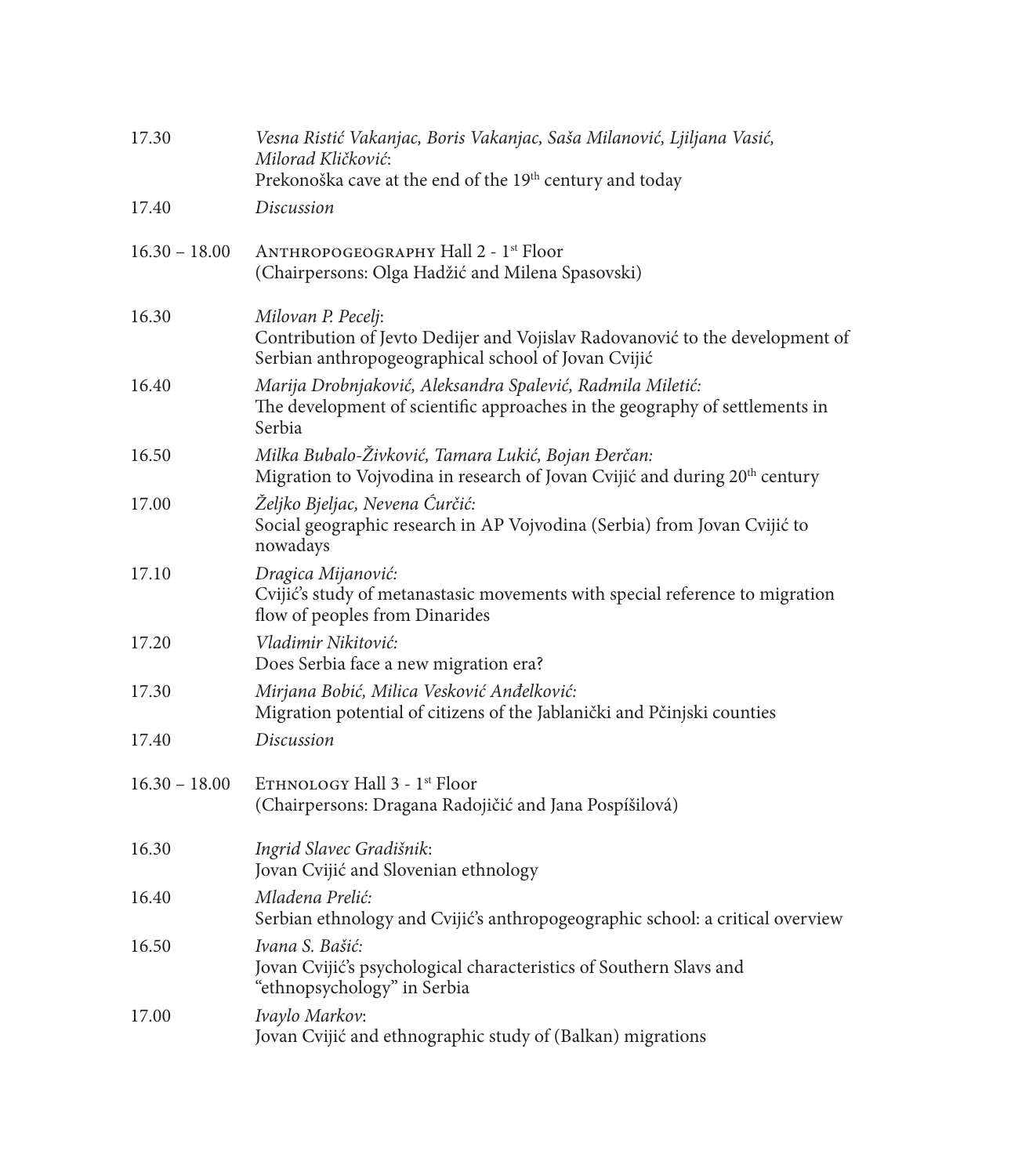| 17.10 | Milina Ivanović Barišić:<br>Following Jovan Cvijić's paths: the traditional rural architecture after World<br>war II |
|-------|----------------------------------------------------------------------------------------------------------------------|
| 17.20 | Jelena Vićentijević, Ivana Kovačević:<br>House typology by Jovan Cvijić and its ethnological importance              |
| 17.30 | Discussion                                                                                                           |

# Tuesday, October 13th 2015

Parallel Sessions

| $09.00 - 10.30$ | GEOMORPHOLOGY AND GEOLOGY Hall 1 - 1 <sup>st</sup> Floor<br>(Chairpersons: Vesna Ristić Vakanjac and Lukas Plan)                                                         |
|-----------------|--------------------------------------------------------------------------------------------------------------------------------------------------------------------------|
| 09.00           | Vladimir Tolmachev, Stanislav Makhnatov:<br>On variety of karst risks and impacts on construction, in the conditions of<br>covered karst                                 |
| 09.10           | Dušan Mijović:<br>Jovan Cvijić's research as an incentive to geoheritage conservation in Serbia                                                                          |
| 09.20           | Ivanka Mitrović, Lukas Plan, Ivo Baron, Bernhard Graseman:<br>Speleotect: neotectonics recorded in caves                                                                 |
| 09.30           | Saša Milanović, Vesna Ristić Vakanjac, Ljiljana Vasić,<br>Milorad Kličković, Marina Čokorilo Ilić:<br>Exploration of the source of the Mlava river, by Cvijić and since  |
| 09.40           | Boško Milovanović, Milan Radovanović, Gorica Stanojević,<br>Dragoljub Štrbac, Nina Ćurčić:<br>The climate of karst terrains in Serbia                                    |
| 09.50           | Ivanka Mitrović:<br>Geological characteristics of Kučaj: multidisciplinary approach                                                                                      |
| 10.00           | Vesna Ristić Vakanjac, Saša Milanović, Ljiljana Vasić, Marina Čokorilo Ilić:<br>Hydrogeological characteristics of Suva Planina in the eyes of Jovan Cvijić and<br>today |
| 10.10           | Valentin Nikolov, Mariyana Nikolova:<br>Geomorphological studies of Jovan Cvijić in Bulgaria                                                                             |
| 10.20           | Discussion                                                                                                                                                               |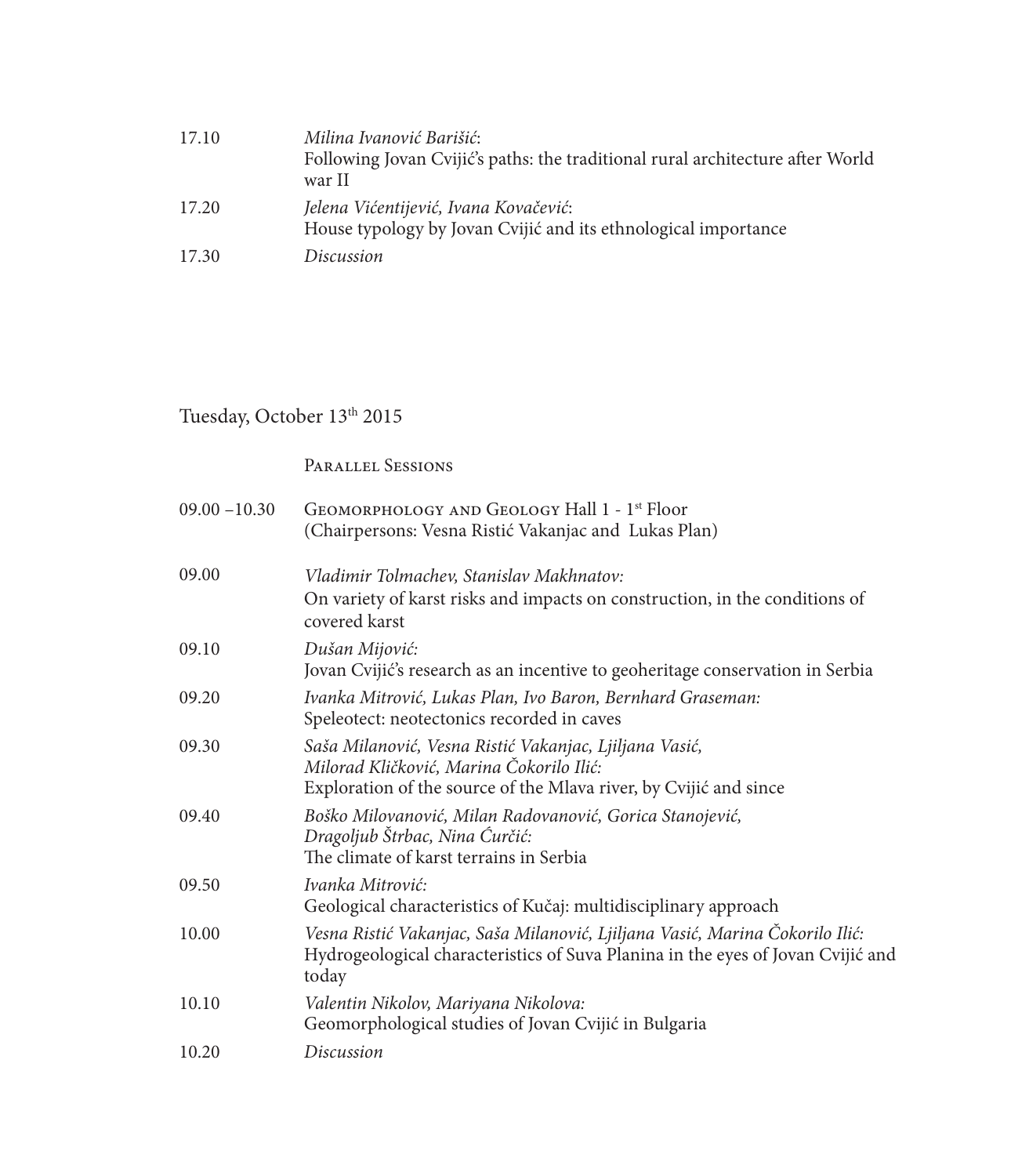| $09.00 - 10.30$ | ANTHROPOGEOGRAPHY Hall 2 - 1 <sup>st</sup> Floor<br>(Chairpersons: Vladimir Nikitović and Etienne Piguet)                                                                 |
|-----------------|---------------------------------------------------------------------------------------------------------------------------------------------------------------------------|
| 09.00           | Milena Spasovski, Danica Šantić:<br>Reaffirmation of studying the population origin in Serbia at the beginning of<br>the XXI century                                      |
| 09.10           | Jovana Todorić, Tamara Jojić Glavonjić:<br>Urban geography in Serbia: from "varošica" to conurbation                                                                      |
| 09.20           | Jelena Stojilković Gnjatović, Radmila Jovanović:<br>Confessional structure in Montenegro one century after Jovan Cvijić                                                   |
| 09.30           | Marija Martinović:<br>Scientific significance of system approach in Cvijić's antropogeographical<br>studies of settlements                                                |
| 09.40           | Adriana Galvani:<br>The Mediterranean bridge for "asylum seekers"                                                                                                         |
| 09.50           | Iuliia Sushkova:<br>Anthropology of migration: the experience of the Doukhobors in Canada                                                                                 |
| 10.00           | Yuri Mazurov, Mikhail Slipenchuk:<br>Historical heritage of Slavic peoples as a field of academic and applied studies                                                     |
| 10.10           | Discussion                                                                                                                                                                |
| $09.00 - 10.30$ | POLITICAL GEOGRAPHY Hall 3 - 1 <sup>st</sup> Floor<br>(Chairpersons: Dragan Stanić and Vojislav Stanovčić)                                                                |
| 09.00           | Jelena Vukoičić:                                                                                                                                                          |
|                 | Jovan Cvijić's Yugoslav ideology – between national utopia and political realism                                                                                          |
| 09.10           | Dejan Šabić, Mila Pavlović, Snežana Vujadinović:<br>Geographical research of isolation and separation features of the Balkan<br>peninsula in the time of Cvijić and today |
| 09.20           | Nebojša Vuković:<br>Jovan Cvijić as a geopolitician                                                                                                                       |
| 09.30           | Bojan Jovanović:<br>Cvijić's work exposed to anti-Serb ideology in Croatia and Serbia                                                                                     |
| 09.40           | Stevan Radojčić, Saša Bakrač, Mladen Amović:<br>Jovan Cvijić and a headquarters map of the Kingdom of Serbia 1:75.000                                                     |
| 09.50           | Dragan Umek:<br>Ethnicity on the paper: ethnographic mapping on the Italian-Yugoslav border                                                                               |
| 10.00           | Anca Parmena Olimid:<br>Recent Conceptualizations of the space and power geography                                                                                        |
| 10.10           | Discussion                                                                                                                                                                |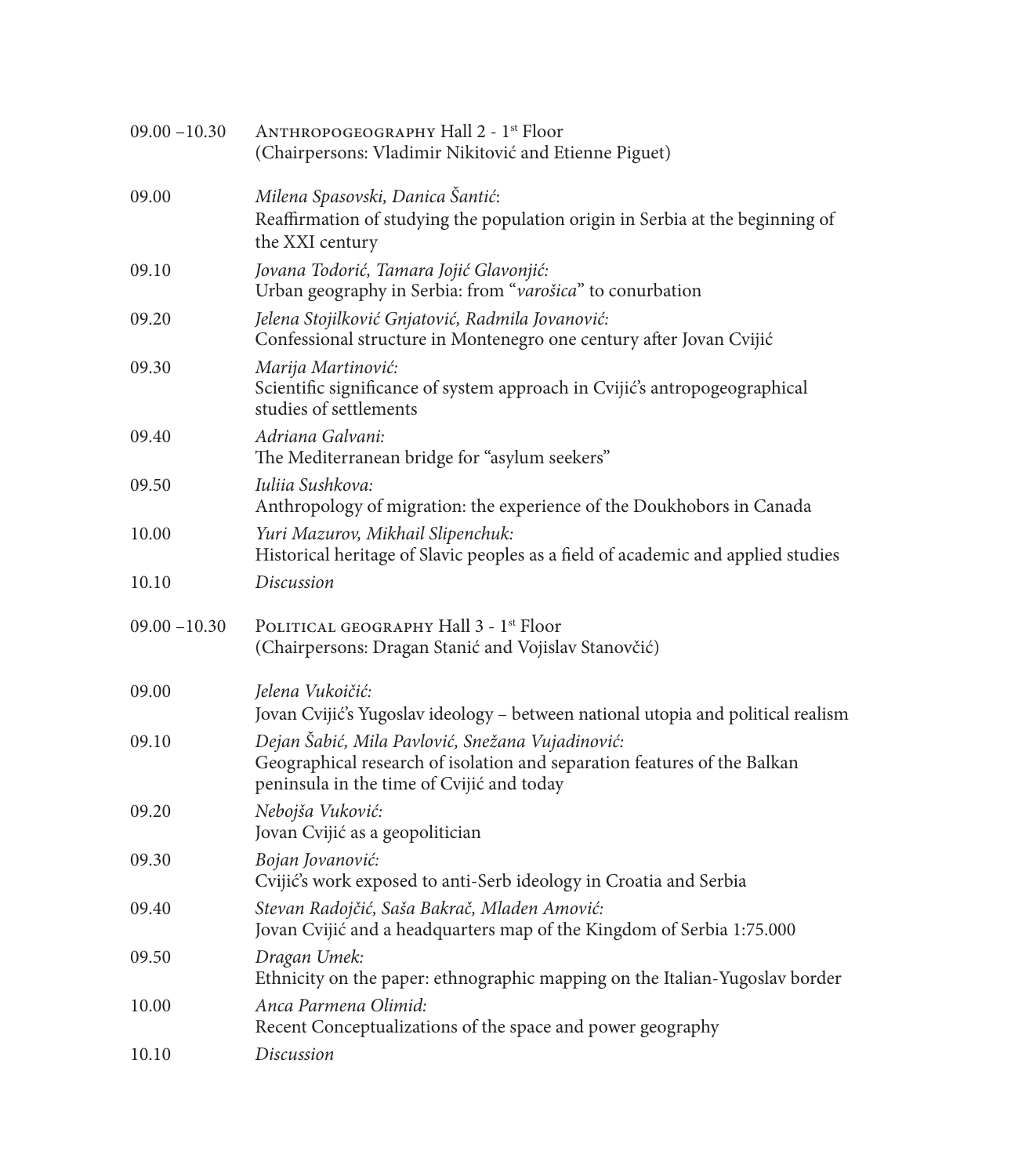| $10.30 - 11.00$ | Coffee break                                                                                                                                                                                                                 |
|-----------------|------------------------------------------------------------------------------------------------------------------------------------------------------------------------------------------------------------------------------|
|                 | PARALLEL SESSIONS                                                                                                                                                                                                            |
| $11.00 - 12.30$ | GEOMORPHOLOGY AND GEOLOGY Hall 1 - 1 <sup>st</sup> Floor<br>(Chairpersons: Dušan Mijović and Andrej Mihevc)                                                                                                                  |
| 11.00           | Slobodan B. Marković, Vidojko Jović, Igor Obreht, Frank Lehmkuhl, Ulrich<br>Hambach, Nikola Bačević, Djordjije A. Vasiljević, Milivoj B. Gavrilov:<br>Following Cvijić's research: dating piracy in the Ibar river catchment |
| 11.10           | Predrag Đurović, Matija Zorn, Emil Gachev, Mateja Ferk:<br>Jovan Cvijić's research of the Pleistocene glaciation on the Balkan peninsula                                                                                     |
| 11.20           | Ana Milanović Pešić:<br>Physical geographic research of Šumadija area from Jovan Cvijić to present day                                                                                                                       |
| 11.30           | Stanislav A. Yamashkin, Milan M. Radovanović, Darko B. Vuković,<br>Anatoly A. Yamashkin:<br>GIS-diagnosis of relief forms based on remote sensing data                                                                       |
| 11.40           | Tivadar Gaudenyi:<br>Geomorphological classification of river terraces in Vojvodina                                                                                                                                          |
| 11.50           | Ana M. Petrović:<br>Floods of torrential tributaries in the Zapadna Morava river basin                                                                                                                                       |
| 12.00           | Dmitry Magritsky, Vadim Mikhailov, Valentina Kravtsova, Maria Mikhailova:<br>Current and hazardous morphological processes in the river deltas of the<br>Caspian sea                                                         |
| 12.10           | Valentina Nikolova:<br>Morphometric analysis of Golyama Kamchia catchment using GIS technology                                                                                                                               |
| 12.20           | Discussion                                                                                                                                                                                                                   |
| $11.00 - 12.30$ | ANTHROPOGEOGRAPHY Hall 2 - 1 <sup>st</sup> Floor<br>(Chairpersons: Mirko Grčić and Iuliia Sushkova)                                                                                                                          |
| 11.00           | Vlasta Kokotović, Marko Filipović, Milena Panić:<br>Demographic characteristics of Lika                                                                                                                                      |
| 11.10           | Selim Saćirović, Anđelina Marić:<br>Ethnic panorama of bordering municipalities of southeast Serbia                                                                                                                          |
| 11.20           | Nikolai Mokshin, Elena Mokshina:<br>Finno-Ugric peoples in Russian and world culture                                                                                                                                         |
| 11.30           | Aleksandra Terzić, Marko Petrović, Ana Jovičić:<br>The role of Cvijić's research in identification of intangible cultural heritage                                                                                           |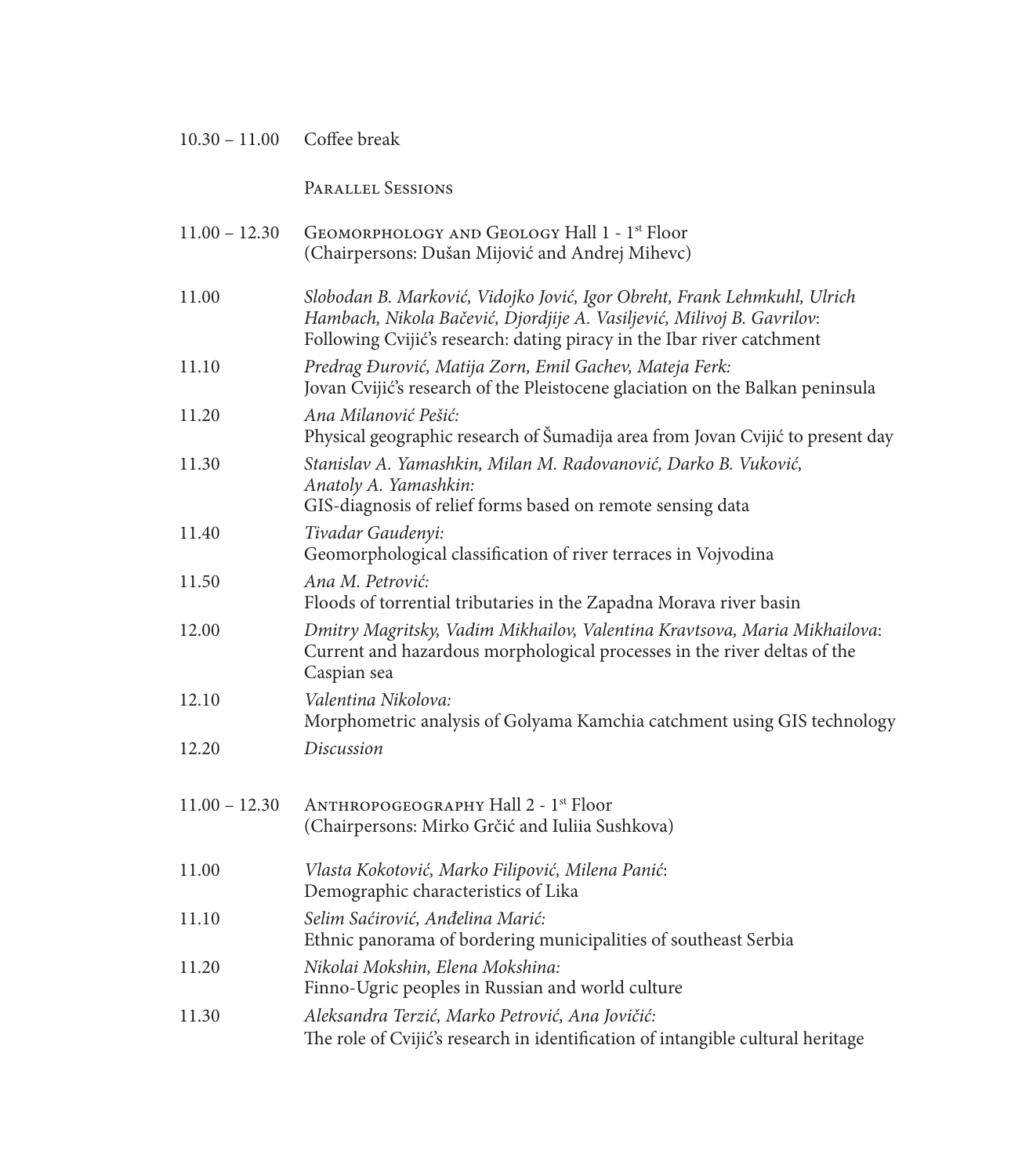| 11.40           | Suzana Lović Obradović, Stefana Babović:<br>Cvijić's ethnopsychology - the case of suicides in Europe               |
|-----------------|---------------------------------------------------------------------------------------------------------------------|
| 11.50           | Radoslav Ćorović:<br>Demographic development of the Ljubinje municipality                                           |
| 12.00           | Nadezhda Ilieva, Veneta Lobutova:<br>Spatial segregation of Roma population in Bulgarian cities                     |
| 12.10           | Discussion                                                                                                          |
| $11.00 - 12.30$ | LIFE AND WORK OF JOVAN CVIJIĆ Hall 3 - 1 <sup>st</sup> Floor<br>(Chairpersons: Stevan Stanković and Sofija Božić)   |
| 11.00           | Johannes Mattes:<br>Coming from abroad: the discourse on scientific centralism and Cvijić's<br>studies in Vienna    |
| 11.10           | Milutin Lješević:<br>Scientific method of Jovan Cvijić in geo-sciences                                              |
| 11.20           | Jasminko Mulaomerović:<br>Edouard Alfred Martel and Jovan Cvijić: excerpts from the correspondence                  |
| 11.30           | Aleksandar Prnjat:<br>Jovan Cvijić on scientific work                                                               |
| 11.40           | Vladimir Roganović, Milesa Stefanović-Banović:<br>Jovan Cvijić in the 21 <sup>st</sup> century Serbian lexicography |
| 11.50           | Discussion                                                                                                          |
| $12.30 - 15.00$ | Lunch break                                                                                                         |
|                 | <b>PARALLEL SESSIONS</b>                                                                                            |
| $15.00 - 16.30$ | GEOMORPHOLOGY AND GEOLOGY Hall 1 - 1 <sup>st</sup> Floor<br>(Chairpersons: Milutin Lješević and Konstantin Kostov)  |
| 15.00           | Dragan Nešić:<br>Gravel deposits in the valleys of Mt. Maljen, in the context of Cvijić's<br>climatogenic concept   |
| 15.10           | Milovan Milivojević:<br>Pleistocene glaciation of Mt. Prokletije in Plav-Gusinje area                               |
| 15.20           | Marko V. Milošević:<br>History of the study of landslides in the Serbian geography                                  |
| 15.30           | Aleksandar S. Petrović:<br>Valleys in karst or karst valleys?                                                       |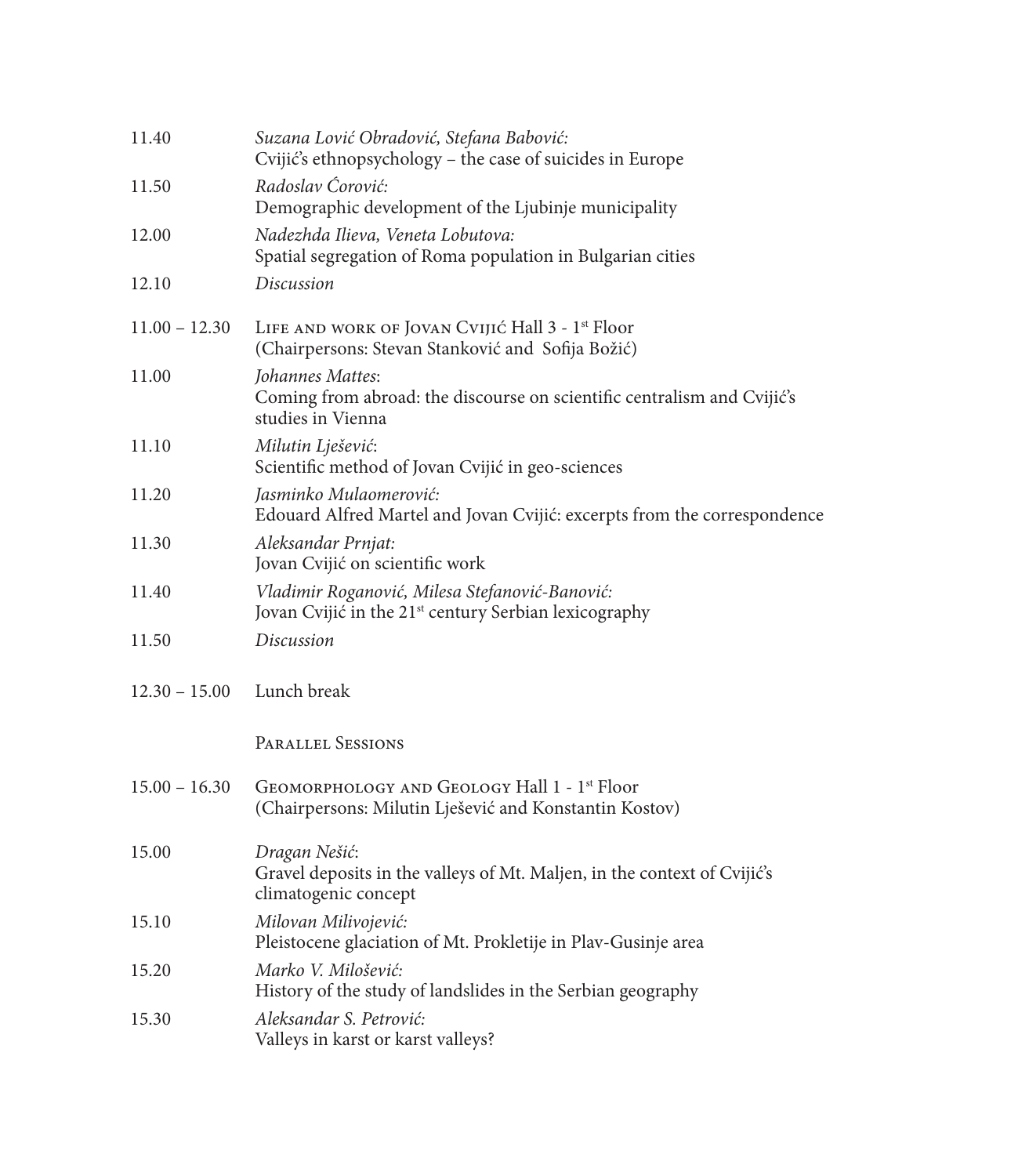| 15.40           | Zoran Nikić, Petar Dokmanović, Milena Anđelić, Milena Lekić:<br>A contribution to Jovan Cvijić's consideration of the source of the Visočica River                       |
|-----------------|--------------------------------------------------------------------------------------------------------------------------------------------------------------------------|
| 15.50           | Jelena Kovačević-Majkić, Marko Urošev, Dragoljub Štrbac,<br>Zoran Srdić, Dragana Miljanović:<br>Problems related to the determination of river network density in Serbia |
| 16.00           | Dragana Milijašević, Ana Milanović Pešić, Yaroslav Vyklyuk:<br>Jovan Cvijić's hydrological research of the Timok basin (eastern Serbia)                                  |
| 16.10           | Miroslav Doderović, Marjan Premović:<br>Jovan Cvijić and regional geographical study of Montenegro                                                                       |
| 16.20           | Discussion                                                                                                                                                               |
| $15.00 - 16.30$ | ANTHROPOGEOGRAPHY Hall 2 - 1 <sup>st</sup> Floor<br>(Chairpersons: Marija Martinović and Yuri Mazurov)                                                                   |
| 15.00           | Viktor Makhaev, Lyudmila Lemaykina:<br>Cultural-historical types of Russian cities in middle ages and modern times                                                       |
| 15.10           | József Fekete:<br>Trade relations between Turkey and the Balkan states                                                                                                   |
| 15.20           | Vesna Marjanović:<br>Population and migration in the Tara National Park from mid-20 <sup>th</sup> century to<br>present                                                  |
| 15.30           | Goran Barović, Duško Vujačić, Milan Milenković:<br>Cartographic repesentation in Cvijić's book Balkan Peninsula -<br>anthropogeographic characteristics                  |
| 15.40           | Jovo Medojević, Saša Milosavljević:<br>The historical-demographic study of Jews in Belgrade from 1717 to 1941                                                            |
| 15.50           | Mikhail Slipenchuk, Natalia Sedova, Elena Vorobyevskaya:<br>Sociological research in the area of TRZ "Baikal Harbour"                                                    |
| 16.00           | Discussion                                                                                                                                                               |
| $15.00 - 16.30$ | VARIOUS TOPICS Hall 3 - 1 <sup>st</sup> Floor<br>(Chairpersons: Tamara Lukić and Mariyana Nikolova)                                                                      |
| 15.00           | Nedeljko Todorović, Dragana Vujović:<br>Solar activity and repetitiveness of extreme precipitation in Belgrade                                                           |
| 15.10           | Nada Pavlović Berdon:<br>Storm on June 22, 2013 - a consequence of heat wave                                                                                             |
| 15.20           | Yuri Philippov:<br>Nizhny Novgorod barge belyana as a unique type of the Volga vessels of the<br>XIX century                                                             |
|                 |                                                                                                                                                                          |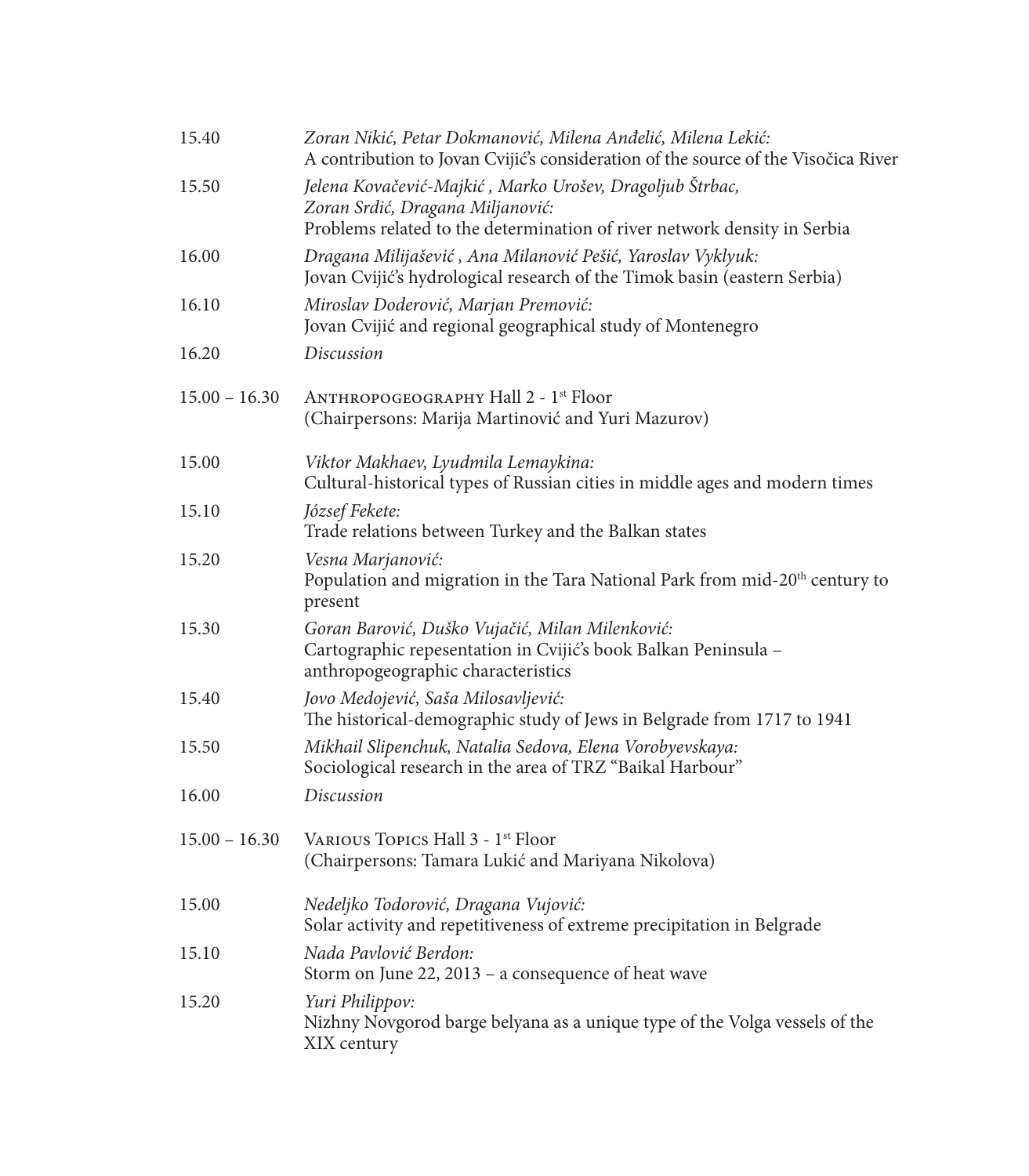| 15.30           | István Máté Lengyel, Ernő Molnár:<br>The role of path-dependence in the local economic transformation - a case<br>study from a Hungarian city                                              |
|-----------------|--------------------------------------------------------------------------------------------------------------------------------------------------------------------------------------------|
| 15.40           | Uroš Rakić:<br>Geographic information systems in environmental epidemiology                                                                                                                |
| 15.50           | E.V. Buldakova, T. B. Minakova:<br>Reclamation as one of the solutions to geo environmental problems in mining areas                                                                       |
| 16.00           | Milan Milenković, Aleksandar Prnjat, Nina Ćurčić:<br>Ethical problems of biodiversity protection: a case study                                                                             |
| 16.10           | Discussion                                                                                                                                                                                 |
| $16.30 - 17.00$ | Coffee break                                                                                                                                                                               |
|                 | <b>PARALLEL SESSIONS</b>                                                                                                                                                                   |
| $17.00 - 18.30$ | ANTHROPOGEOGRAPHY Hall 1 - 1 <sup>st</sup> Floor<br>(Chairpersons: Milka Bubalo Živković and Nikolai Mokshin)                                                                              |
| 17.00           | Ivana Magdalenić, Marko Galjak:<br>Ageing map of the Balkan peninsula                                                                                                                      |
| 17.10           | Danijela Vukoičić, Milena Nikolić, Nikola Milentijević:<br>Contemporary demographic changes in settlements along the line between<br>central Serbia and Kosovo and Metohija                |
| 17.20           | A.V. Buldakov, E.V. Buldakova:<br>Reclamation of disturbed urban areas for construction of residential district in<br>Moscow                                                               |
| 17.30           | Mariana Lukić Tanović, Danijel Danilović:<br>Internal migrations of population of the eastern part of the Republic of Srpska                                                               |
| 17.40           | Irena Medar-Tanjga:<br>Patron saint in Zmijanje - contemporary state and diachronic prospect                                                                                               |
| 17.50           | Saša Milosavljević:<br>Contemporary migratory movements in the municipality of Trstenik                                                                                                    |
| 18.00           | <b>Discussion</b>                                                                                                                                                                          |
|                 | ANTHROPOGEOGRAPHY Hall 2 - 1 <sup>st</sup> Floor<br>(Chairpersons: Marko Petrović and Viktor Makhaev)                                                                                      |
| 17.00           | Slađana Nedeljković- Đokić, Milena Nedeljković-Knežević, Olga Hadžić:<br>An investigation of the cultural dimensions in the Kolubara region according<br>to the model of the GLOBE project |